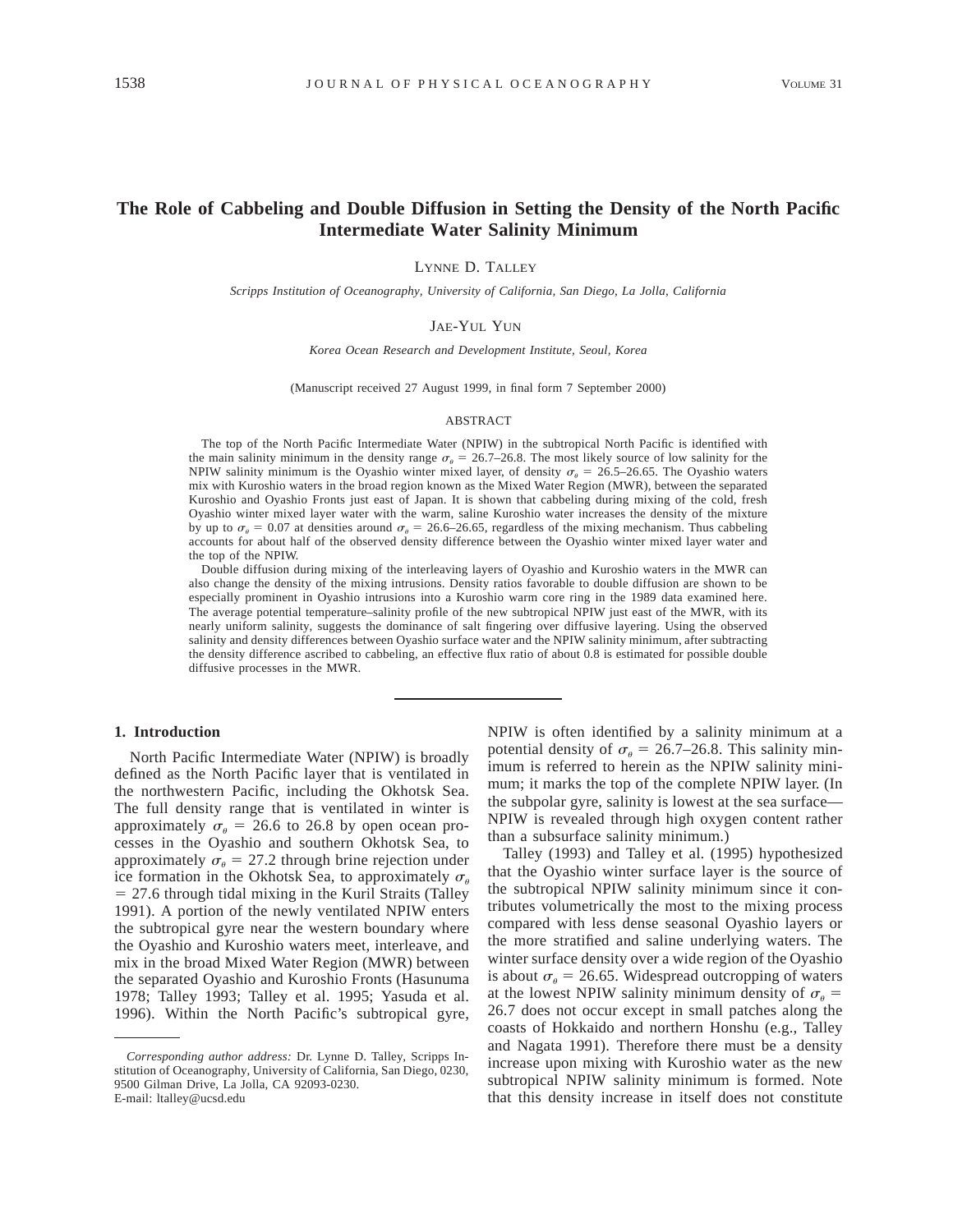renewal of the NPIW, which is accomplished through ventilation in the subpolar region upstream. Based on horizontal advection using the same CTD datasets as used here, Talley (1997) calculated a net transport of 3.4 Sv (Sv  $\equiv 10^6$  m<sup>3</sup> s<sup>-1</sup>) of pure subpolar water into the subtropical gyre in the density range  $\sigma_{\rm g} = 26.64$  to 27.6, contributing to the subtropical NPIW.

Two candidate mixing mechanisms that can create the observed density increase are cabbeling and double diffusion. Cabbeling is the increase in density that occurs when waters of differing temperature and salinity mix. It is due to the nonlinearity of the equation of state (Witte 1902). It is most easily described when considering mixing between waters of the same initial density and at the same pressure. Since salinity and enthalpy mix proportionally, hence along straight lines in a potential temperature–salinity diagram (Fig. 2a), and since isopycnals in this space are concave downward, mixing creates higher density (net contraction of a volume of fixed mass). Cabbeling and other mixing processes that depend on temperature, salinity, and pressure have been discussed in detail by McDougall (1984). Because of the volume contraction, cabbeling affects potential energy and so could affect dynamics and enhance mixing [see a recent contribution by Fofonoff (1995, 1998) for the Gulf Stream]. The overall dynamical effects are likely too small to discern in this region of vigorous separated boundary currents, meanders, and rings. The density change upon mixing due to cabbeling however is a large-scale robust feature that is independent of the vigorous currents except inasmuch as they provide stirring between the different water masses.

It is assumed here that the waters that mix are in close proximity vertically and hence very close to each other in density. Frontal processes occurring throughout the MWR at meanders, large-scale intrusions, and rings cause the observed interleaving between the water masses on either side of the front. Density contrasts across the interfaces above and below the intrusions are small. The juxtaposed waters of nearly the same density then mix, as described and parameterized by Joyce (1977). Because cabbeling occurs during any mixing process, it must occur during the mixing that forms the subtropical NPIW, so there must be a density increase.

Cabbeling is often considered just an academic curiosity because the property contrast between mixing waters is usually small. However, Fofonoff (1956) and Foster (1972) explored the role of cabbeling in Antarctic Bottom Water formation in the Weddell Sea. Martineau (1953) considered cabbeling effects on Antarctic Intermediate Water at the Brazil–Falkland Current confluence, but emphasized sinking in physical rather than density space. Similarly, Smith et al. (1937) invoked cabbeling to explain physical sinking of saline water entering the Labrador Sea in the West Greenland Current, but it is not clear from their figures whether other mechanisms such as buoyancy flux might also be at work. In the Kuroshio–Oyashio confluence considered here, the temperature–salinity contrast between the source waters, over a depth range of more than 1000 m and a density range from the surface to  $\sigma_a = 27.6$ , is arguably the largest found between adjacent, mixing water masses in the open ocean. It is shown herein that the density increase due to cabbeling is sufficient to account for at least half of the difference between the Oyashio winter mixed layer density and the NPIW salinity minimum density.

Salt fingering between warm, salty overlying and cool, fresh underlying water also results in net densification of the fresher water. Diffusive layering at the bottom of the cold, fresh intrusion decreases the intrusion's density. Double diffusion's effect on the salinity minimum density is thus more difficult to quantify absent knowledge of the exact proportions of salt fingering and diffusive layering. Effective flux ratios, measured empirically in laboratories or through intensive ocean experiments, are required to estimate the density change. Effective flux ratios that apply to the temperature/salinity/density structure of the Oyashio and Kuroshio water are not available. Flux ratio and density ratio arguments from Schmitt (1979a) and Turner (1965) and laboratory and in situ Atlantic results for double diffusive intrusions from Ruddick and Hebert (1988), Ruddick (1992), and Walsh and Ruddick (1995, 1998) are used herein to give bounds on the density change due to double diffusion. Finally, assuming that double diffusion is responsible for all of the remaining density change above that due to cabbeling, an effective flux ratio for double diffusive mixing between Oyashio and Kuroshio intrusions is calculated.

Another mechanism for changing density during mixing is thermobaricity (McDougall 1984). However the change in pressure between the source and outflow waters in the Mixed Water Region (MWR), while not negligible, [*O*(300–400 m), is not likely to be a factor in the observed density increase.

The data are described in section 2 and are the same as were used by Talley et al. (1995) and Talley (1997). Cabbeling effects are presented in section 3. Double diffusive effects are presented in section 4.

# **2. Dataset and source water properties for the Mixed Water Region**

CTD profiles of temperature, salinity, and pressure were collected in April–June 1989, May 1981, and May–June 1982 in the area of the western North Pacific known as the Mixed Water Region (Fig. 1 and Table 1). The westernmost data (1989) were collected by several Japanese government agencies, most of which sample this region at least seasonally. Data at  $152^{\circ}E$  were collected by Niiler et al. (1985) and Joyce (1987). The 1989 Japanese datasets had a vertical resolution of 1 dbar and the 1981–82 U.S. datasets a resolution of 2 dbar. The profiles from these datasets are typical of CTD data collected in many other surveys in this area. Ver-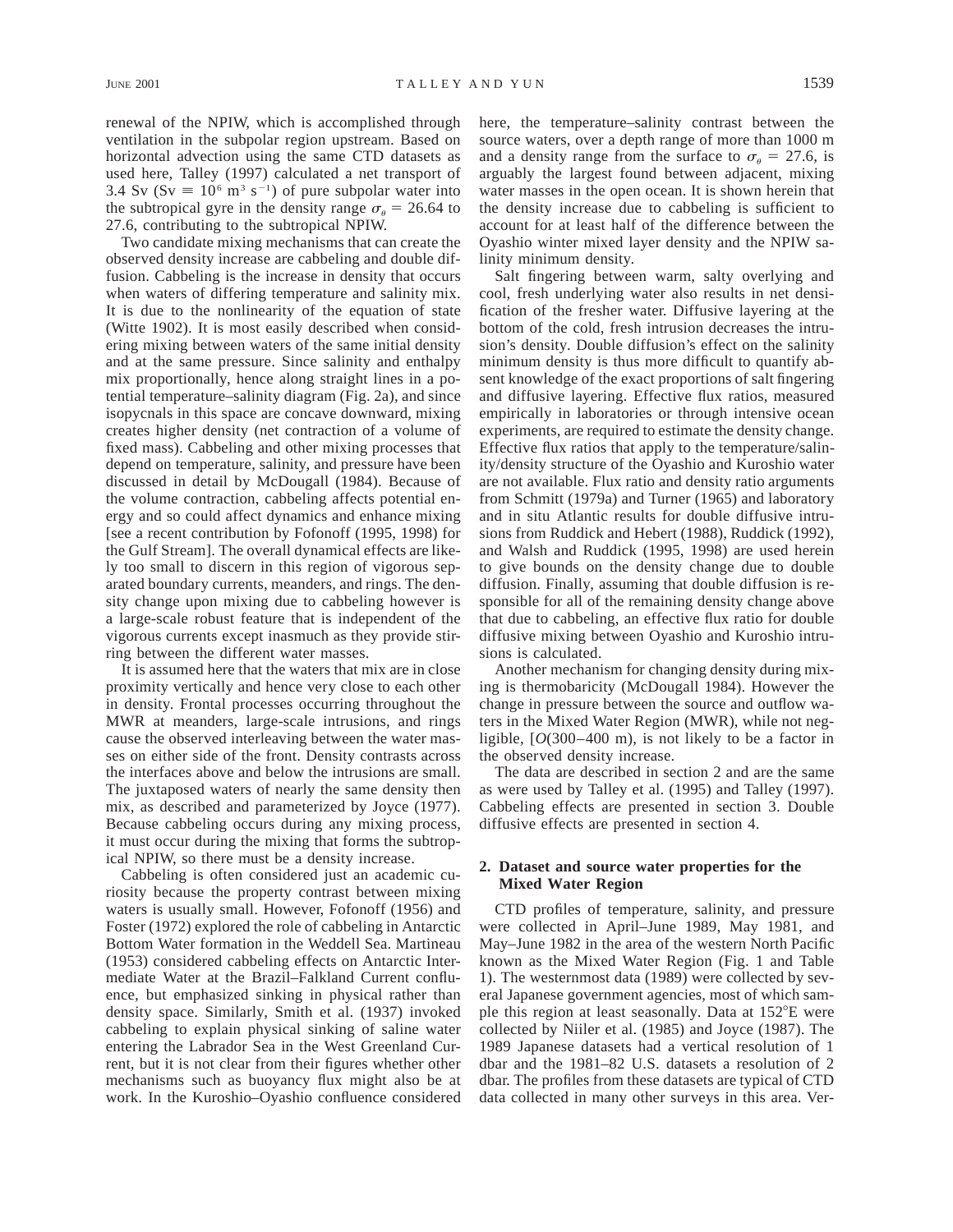

FIG. 1. CTD stations used herein. Stations west of 150°E were collected by various Fisheries Research Institutes in Japan in Apr 1989. Stations along 152°E are from May 1981. Regime classifications are based on averaged CTD profiles and include subtropical water (Kuroshio origin), subpolar water (Oyashio origin), subtropical transition water (saltier average mixture of subtropical and subpolar waters), and subpolar transitional water (fresher average mixture of subtropical and subpolar water). The figure is taken from Talley et al. (1995), in which the dataset and the water mass classifications are described. Stations denoted by large circles were used for the subpolar average temperature– salinity profile of Fig. 2. Stations denoted by square boxes are the warm core ring stations described in section 4.

tical gradients for the density ratio,  $R_p = \alpha \delta T/\beta \delta S$ , where  $\alpha$  is the thermal expansion coefficient and  $\beta$  is the haline contraction coefficient, were calculated from a least squares linear fit to the profiles at each pressure, with a Gaussian weighting of variously 5–25 dbar halfwidth centered at the desired pressure.

The CTD data used here were examined and described by Talley et al. (1995) and are typical of profiles collected in other years. Profiles were classified therein according to whether they were charcteristic of the in-

flowing warm, saline Kuroshio water (subtropical water); cool/fresh Oyashio water (subpolar water); or mixtures, divided into (a) more saline subtropical transitional and (b) fresher subpolar transitional water. Interleaving between the strongly contrasting Oyashio and Kuroshio waters is apparent in this dataset (Fig. 2a) and is typical of the MWR, in contrast with the rest of the expanse of the subtropical gyre (e.g., Talley 1993).

CTD profiles characterized as subtropical and subpolar (Fig. 1) were averaged in Talley et al. (1995) as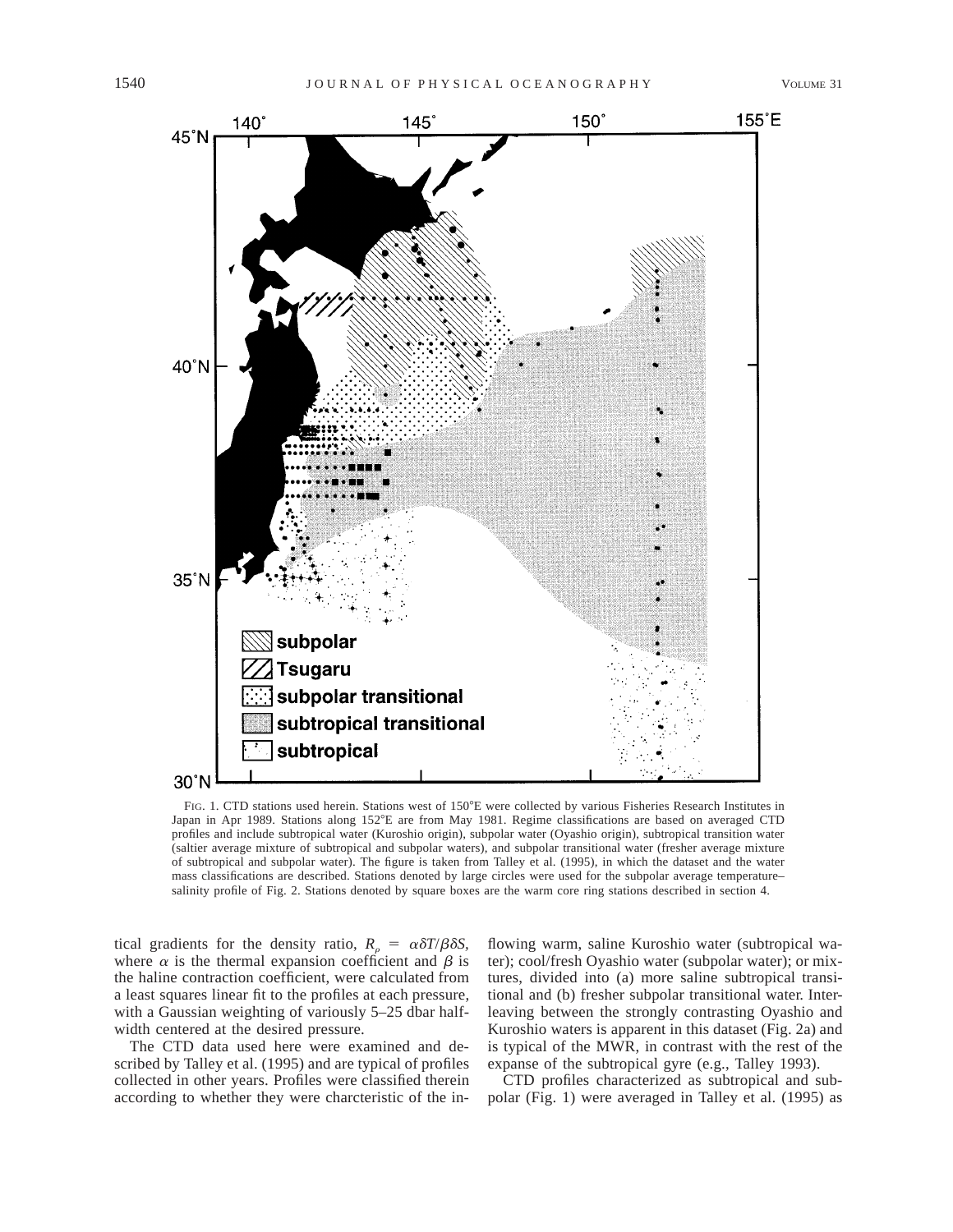TABLE 1. CTD datasets.

| Region                                       | Ship                            | Dates                  | Reference               |
|----------------------------------------------|---------------------------------|------------------------|-------------------------|
| Mixed water<br>region and<br>$144^{\circ}$ E | Kofu-maru                       | 10 Apr–8 May<br>1989   | Talley et al.<br>(1995) |
| Mixed water                                  | Tankai-maru                     | 13 Apr-3 Jun           | Talley et al.           |
| region                                       |                                 | 1989                   | (1995)                  |
| Mixed water                                  | Wakataka-maru                   | $2$ May $-31$ May      | Talley et al.           |
| region                                       |                                 | 1989                   | (1995)                  |
| Mixed water                                  | Sovo-maru                       | 15 May–23 May          | Talley et al.           |
| region                                       |                                 | 1989                   | (1995)                  |
| $152^{\circ}E$                               | $R/V$ Thomas                    | 13 May-28 May          | Niiler et al.           |
|                                              | Washington                      | 1981                   | (1985)                  |
| $152^{\circ}E$                               | $R/V$ Thomas<br><b>Thompson</b> | $25$ May-5 Jun<br>1982 | Joyce (1987)            |

a function of potential density  $\sigma_{\theta}$  to produce the end members for the mixing analysis in the MWR (Fig. 2b). The end members should represent the most extreme incoming source water properties. Profiles characterized as mixed water were averaged to produce the ''subtropical transitional'' profile; this profile is similar to the more mixed waters found to the east of the study region. Gaussian smoothing in the vertical of 10 dbar (subpolar) or 50 dbar (subtropical and subtropical transitional) half-width was applied to the temperature and salinity profiles, which were then interpolated to potential density at intervals of  $\sigma_{\theta} = 0.005$ , and then analyzed isopycnally to yield the source water profiles. The subtropical end member was composited from the most saline waters on isopycnals and is thus more saline than the average used in Talley et al. (1995). The subpolar end member was averaged from six CTD profiles characterizing the purest Oyashio water and is fresher than the average used in Talley et al. (1995).

Subtropical source water is characterized by high salinity and a broad salinity minimum at a potential density of  $\sigma_{\theta} = 26.8$ . Subpolar source water is characterized by freshest water at the sea surface and a subsurface temperature minimum at a density of about  $\sigma_{\theta} = 26.65$ , which is the approximate density of the Oyashio winter surface layer (Talley et al. 1995). The subtropical and subpolar profiles differ from each other over the full potential density range shown, that is, down to  $\sigma_{\theta} =$ 27.6. This is due to the input of low salinity water in the subpolar gyre. The higher salinity of the subtropical water at depth is due to mixing downward in the Tropics from the high salinity surface waters (e.g., Reid 1965; Talley and Johnson 1994).

The new subtropical type of NPIW emerging from the MWR and entering the subtropical gyre is represented by the average subtropical transitional water profile in Fig. 2b. The salinity minimum is broad, with an absolute minimum at  $\sigma_a = 26.71$  and a range of about  $\sigma_{\theta} = 26.65$ –26.85. If this salinity minimum in the mixed water arises from Oyashio winter surface water, then the density increase that accompanies its formation is roughly  $\sigma_{\theta} = 0.05{\text -}0.15$ . The ambiguity in the actual increase that requires explanation means that it is not possible to be precise about whether cabbeling can result in the entire required density increase, even though the density increase due to cabbeling can be accurately calculated. Since double diffusive processes can also yield a density increase, it is important to evaluate their effectiveness as well.

## **3. Cabbeling in the Mixed Water Region**

Cabbeling is most effective in increasing density when there is a large difference in temperature and salinity along isopycnals between the mixing source waters and when the two source waters mix in roughly equal proportions. Mixing occurs along straight lines in potential temperature–salinity space; if mixing is between parcels of the same density initially, the final temperature, salinity, and density of the mixed parcel falls along this line proportional to the amount of water of each end member (Figs. 2b, c). Differences in temperature and salinity between the subpolar and subtropical source waters in the MWR are greatest at  $\sigma_{\theta} = 26.4$ and  $\sigma_{\theta} = 26.6$ –26.65 (Fig. 2b). The latter is the density range of the Oyashio winter mixed layer water (Talley et al. 1995). Under the assumption that mixing is basically isopycnal, it was shown in Talley et al. (1995) that the average subtropical transitional profile is composed of approximately 55% Kuroshio and 45% Oyashio water in the density range  $\sigma_{\theta} = 26.65-27.4$ , as can be seen in Fig. 2c. This implies nearly maximum effectiveness of cabbeling in increasing the density of the mixture of Oyashio winter surface water with Kuroshio water. From Figs. 2b and 2d, the density increase should be somewhat greater than  $\sigma_{\theta} = 0.06$ .

The effect of cabbeling at stations between the separated Kuroshio and Oyashio is illustrated with the meridional section made in 1981 at  $152^{\circ}E$ , which lies east of the most vigorous mixing but close enough to the MWR to represent the newest mixed water. The NPIW salinity minimum is well defined at 200–400 dbar and about  $\sigma_{\theta} = 26.7$  north of the Kuroshio and 700 dbar and  $\sigma_a = 26.8$  south of the Kuroshio (Figs. 3a, b). The proportion of subtropical (Kuroshio) and subpolar (Oyashio) water was calculated at each station along the section at intervals of  $\sigma_{\theta} = 0.005$  (Fig. 3b), assuming mixing along straight lines in the potential temperature– salinity plane between end members of the same density (thus using the information shown in Fig. 2c). Also shown in Fig. 3b (black contours) is the change in density of each water parcel during mixing if cabbeling were the only process changing the density of the mixture.

Fractions greater than 0.9 in Fig. 3b are nearly pure subtropical water. The lowest density water is in this category. The Kuroshio Extension  $(34^{\circ}30^{\prime}N)$  to  $37^{\circ}N$ ) contains a lens of pure subtropical water centered at  $\sigma_{\theta}$  $= 26.8$ . Because this section did not cross the subarctic front (Oyashio extension) in the north, pure subpolar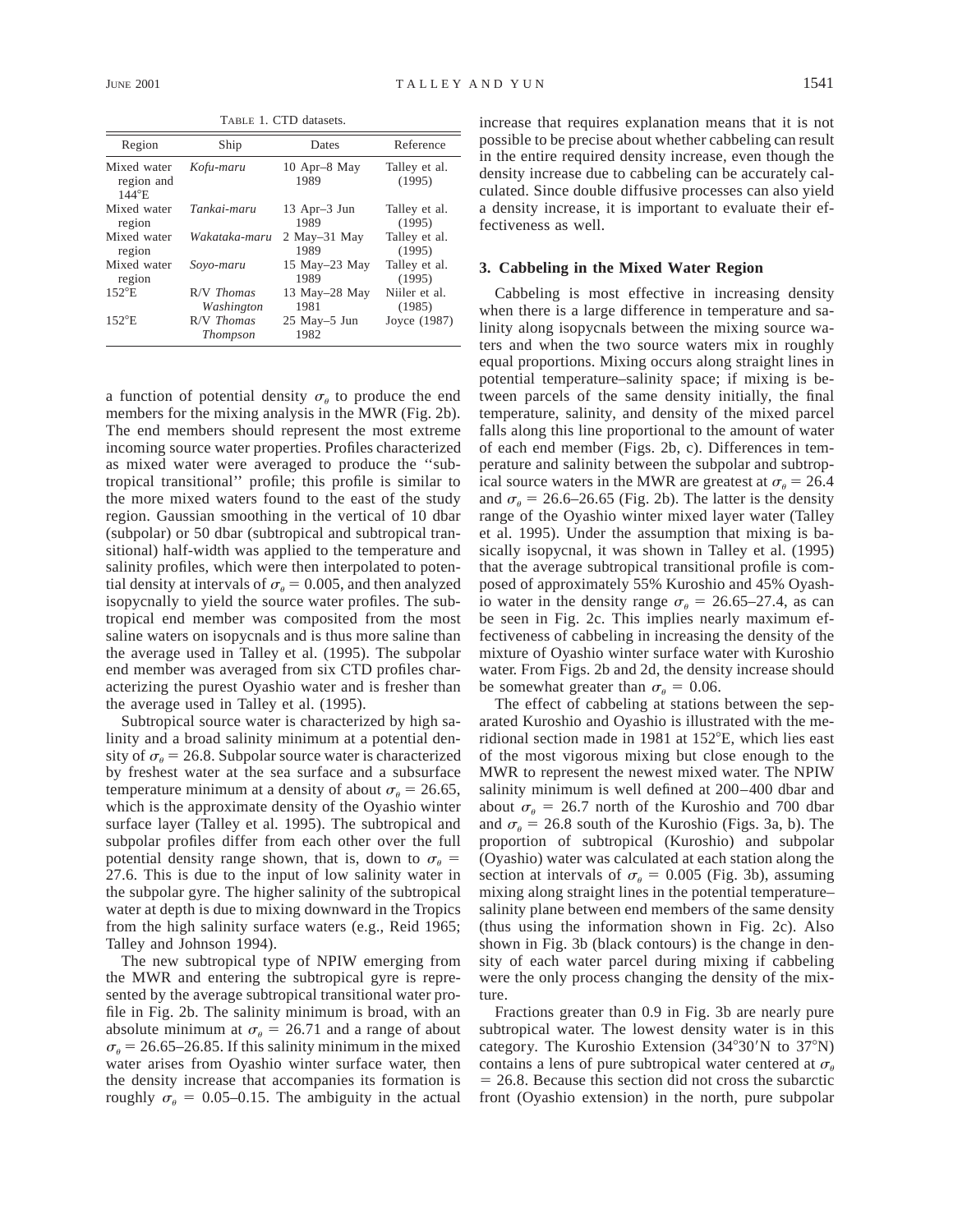

FIG. 2. (a) CTD profiles from all stations shown in Fig. 1, with Gaussian smoothing of 10-dbar half-width. (b) Potential temperature vs salinity for the subtropical and subpolar source water masses and the subtropical transitional water, which is the newly mixed water in the Mixed Water Region. The subtropical source water is a composite of the most saline water at each  $\sigma_{\theta} = 0.005$  from stations identified as subtropical. The subpolar source water is averaged along isopycnals from the six most extreme Oyashio profiles. (Stations for each are shown in Fig. 1.) Also shown are contours of potential density referenced to the surface,  $\sigma_{\varphi}$  and the straight lines along which mixing occurs between parcels of the same initial density. Because of the nonlinear equation of state, an increase in density (cabbeling) results from such mixing. (c) Fraction of subtropical water at each salinity and potential density if mixing is assumed to be along straight lines connecting points of the same potential density  $\sigma_{\varphi}$  (d) Density increase after cabbeling as a function of the initial density of the source waters, assuming cabbeling is the only mechanism affecting density during mixing. The dotted line at  $\sigma_{\theta} = 26.65$  in (c) and (d) represents the winter Oyashio mixed layer water.

water is not observed, although water at the northernmost station is close to pure. South of the Kuroshio Extension is found a mixture of subtropical and subpolar waters because of the westward recirculation of mixed water from farther downstream in the Kuroshio (e.g., Talley 1997). The change in relative fraction of subpolar water above and below  $\sigma_{\theta} = 26.7$  was previously noted in Talley (1997). Between the Kuroshio Extension and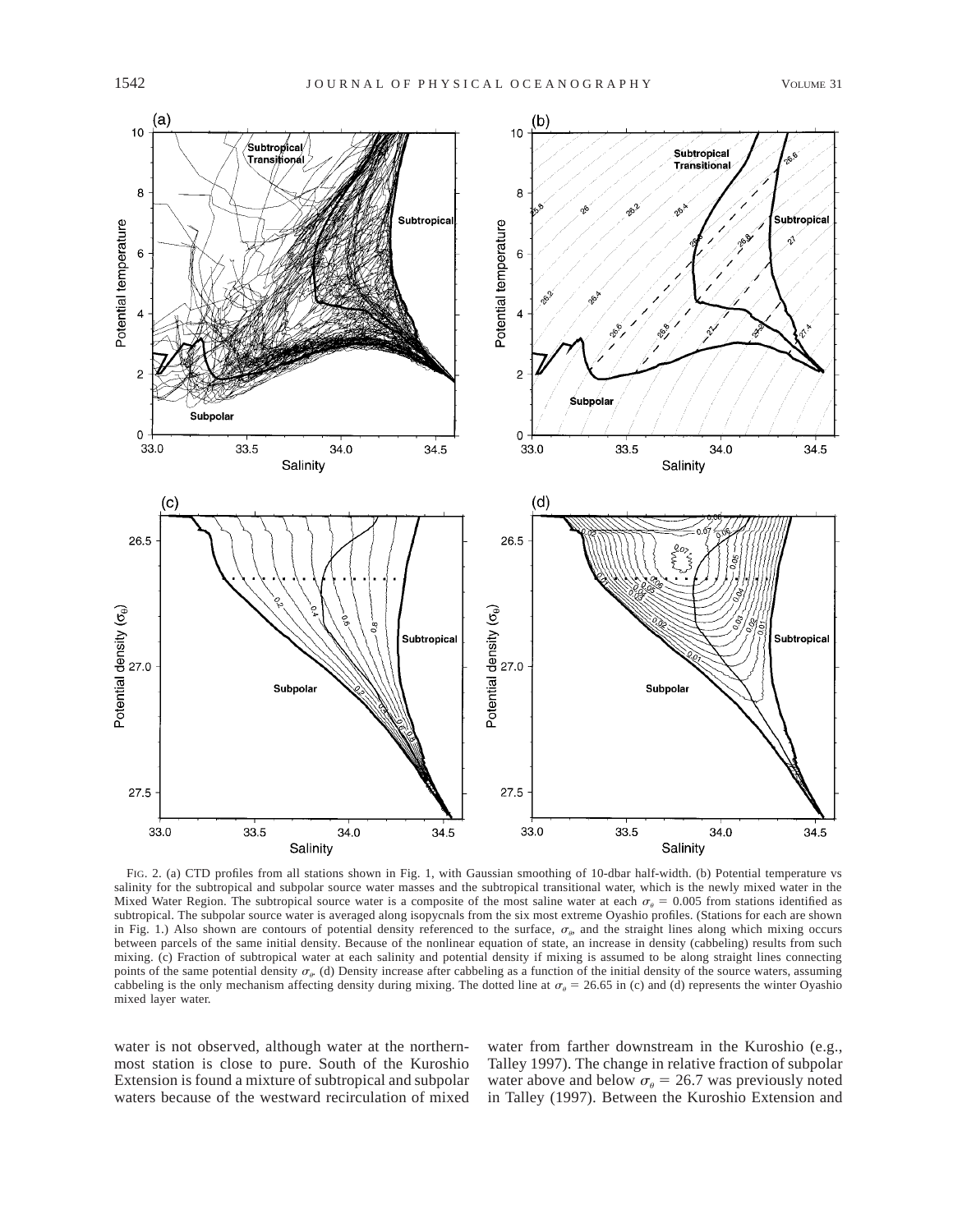the northern end of the section  $(37^{\circ}$  and  $41^{\circ}$ N), the water column is characterized by fractions of 30%–50%, which is the subtropical transitional water (Fig. 2).

The maximum density increase ascribed to cabbeling (Figs. 3b and 3c) is  $\sigma_{\theta} = 0.07$  within and just above the main NPIW salinity minimum north of the Kuroshio and about  $\sigma_{\theta} = 0.06$  south of the Kuroshio. The maximum density increase at 152°E occurs at a potential density of  $\sigma_{\theta} = 26.67$ , hence implying an original density of  $\sigma_{\theta} = 26.61$  if the only mixing process affecting density is cabbeling. This maximum density increase is not quite collocated with the NPIW salinity minimum, which is denser than  $\sigma_{\theta} = 26.7$ . Even so, at the NPIW salinity minimum, the density increase is nearly  $\sigma_{\theta} =$ 0.06, which relates it back almost to the average Oyashio winter layer density of  $\sigma_{\theta} = 26.65$ . As seen above, the broad salinity minimum layer extends to higher density than the salinity minimum core north of the Kuroshio, and also the exact salinity minimum is at a higher density south of the Kuroshio. Therefore it is useful to evaluate other mechanisms that can increase density, as described in the next section.

The dynamical effect of cabbeling is likely too small to discern in this region. As McDougall (1984) notes, the diapycnal velocities resulting from processes like cabbeling are orders of magnitude smaller than actual vertical velocities, which, in this region with subpolar intrusions wrapping into warm core rings, can be as high as 500 m in a few months (about 0.001 m  $s^{-1}$ ).

### **4. Double diffusion and the density of NPIW**

Double diffusion can change potential density during mixing in the MWR, where the strongly contrasting sources waters are juxtaposed as layered intrusions (Fig. 2a). Double diffusive intrusions have been described in a number of regions (e.g., Toole 1981; Ruddick and Hebert 1988, Ruddick 1992); see Schmitt (1994) for a comprehensive review. Intrusions of nearly pure cold/ fresh Oyashio water into the nearly pure warm/salty Kuroshio water are commonly found in the westernmost MWR, particularly around warm core rings formed from Kuroshio water, and at the Kuroshio and Oyashio fronts (e.g., Talley et al. 1995). Salt fingering interfaces occur at the top and diffusive interfaces at the bottom of the intruded fresh, cold Oyashio layers. Salt fingering increases the density of the fresh intrusion while diffusive layering does the opposite. The balance between the two is represented by an effective flux ratio, which is determined experimentally or by direct observation of the effects of mixing.

Salt fingering is most active when the density ratio  $R_o = \alpha \delta T/\beta \delta S$ , based on vertical differences in temperature and salinity across the intrusion interface, is less than 2 (Schmitt 1979a, b). Diffusive layering is most active when  $R_{\rho}$  is between 0.5 and 1.0.

The buoyancy flux in terms of the temperature and

salinity fluxes,  $F<sub>T</sub>$  and  $F<sub>s</sub>$  assuming a linear equation of state, is

$$
F_{\rho} = -\alpha F_{T} + \beta F_{S} = \beta F_{S} (1 - \gamma)
$$
  
=  $-\alpha F_{T} (1 - 1/\gamma),$  (1)

where the flux ratio is

$$
\gamma = \alpha F_{\gamma}/\beta F_{s}.
$$
 (2)

For salt fingering, the empirically determined flux ratio  $\gamma$  is about 0.6 (Turner 1967; Schmitt 1979b). Thus

$$
F_{\rho \text{SF}} \approx 0.4 \beta F_s. \tag{3}
$$

The empirically determined flux ratio  $\gamma$  for a diffusive interface is about 6.7 (Turner 1965) and hence

$$
F_{\rho \text{DI}} \approx -5.7 \beta F_s. \tag{4}
$$

The differences in salinity, temperature, and density between the source water and output NPIW are used in the following in evaluating the above quantities instead of fluxes.

What is the balance between buoyancy gain and loss in a double diffusive intrusion with potential for both salt fingering and diffusive layering, and what is the end density after mixing? Direct measurements for every particular situation are required. For a salt/sugar laboratory system Ruddick (1992) showed that the relative importance of salt fingering and diffusion depends on the density ratio of the layers sandwiching the intrusion, with salt fingering dominating the evolution of the intrusion if the outer two layers are themselves favorable to salt fingering, and vice versa. Thus the larger (vertical) scale tendency for salt fingering or diffusion determines the evolution. Observations of changes of a warm, saline lens of Mediterranean Water (meddy) with cold, fresh Atlantic water intrusions substantiated the laboratory results—the large-scale background tendency determined the relative importance of the two processes (Ruddick 1992). In the upper part of the meddy, the overall mixing of the cold/fresh intrusions was dominated by diffusive mixing, and the cold/fresh intrusions gained buoyancy with an effective flux ratio  $\gamma_{\text{eff}}$  of 1.1, considerably reduced from the 6.7 of a purely diffusive interface. In the lower portion of the meddy, where the background profile was favorable to salt fingering, the fresh intrusion lost buoyancy with  $\gamma_{\text{eff}}$  of about 0.9, which is larger than the laboratory value of 0.6 for a salt fingering interface. Therefore diffusive and salt fingering effects moderated each other in both regions.

Observations tracking the history of actual intrusions in the MWR like those made in the meddy are not available. An intrusion model specific to this Kuroshio– Oyashio confluence region, like that of Walsh and Ruddick (1998) for a much more idealized initial temperature/salinity structure, has not been developed. It seems appropriate however to expect some similarity between the meddy and laboratory intrusions and those in the MWR, since all have both fingering and diffusive in-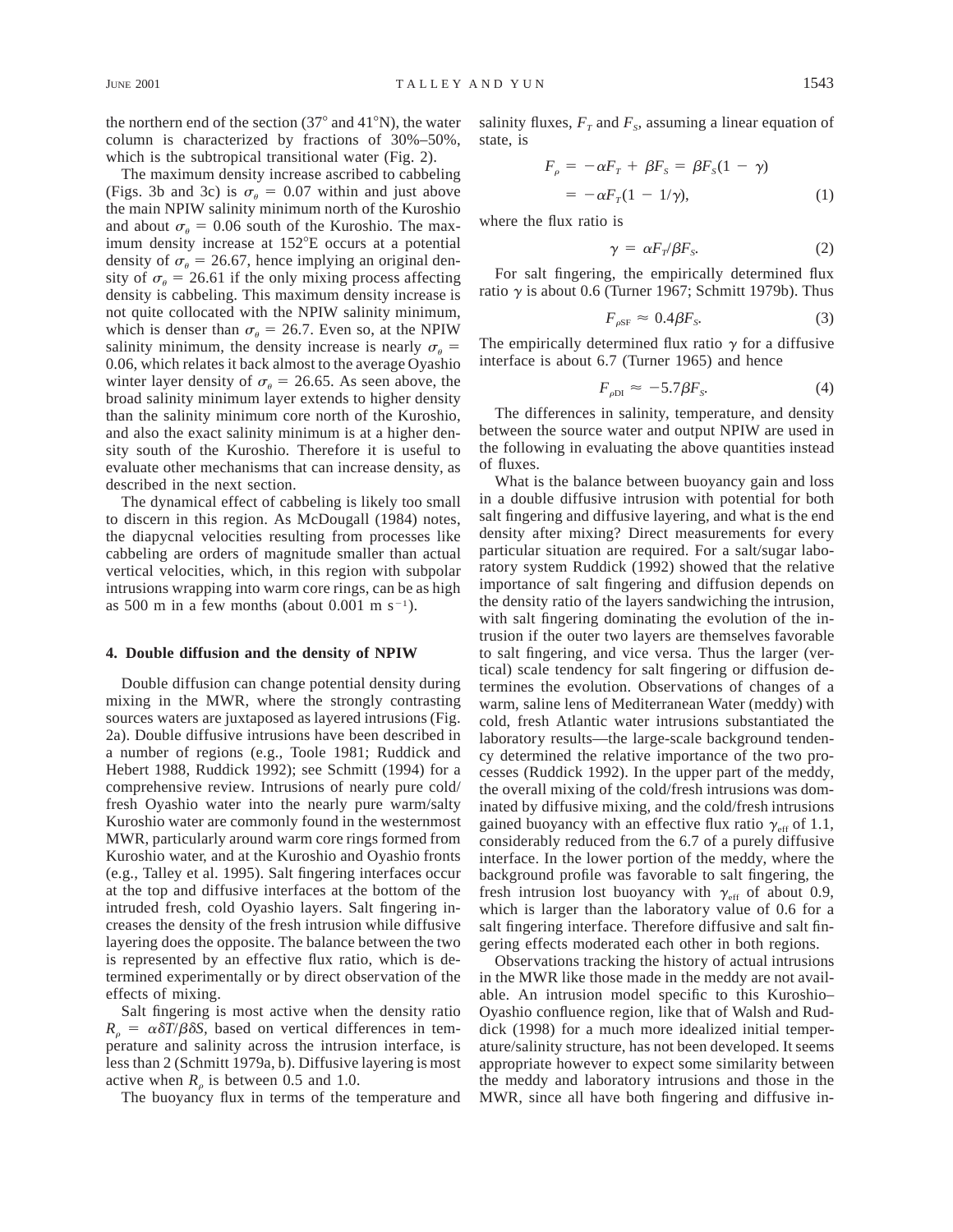

FIG. 3. (a) Salinity (color) and potential density  $\sigma_{\theta}$  (white contours) at 152°E (Niiler et al. 1985). (b) Fraction of Kuroshio water (color shading) using values from Fig. 2c, as a function of  $\sigma_{\varphi}$  Salinity (black contours). Increase in density from initial mixing end members (white contours), using Fig. 2d. (c) Increase in density, assuming cabbeling only, for parcels in  $\sigma_{\theta} = 0.005$  density intervals averaged from stations along 1528E between the Kuroshio and Oyashio (data from the 1981 section listed in Table 1), assuming cabbeling is the only mechanism affecting density. The vertical axis is observed density. The maximum density increase of  $\sigma_{\theta} = 0.07$  occurs at  $\sigma_{\theta} = 26.7$ , projecting back to an initial density of  $\sigma_{\theta} = 26.63$ .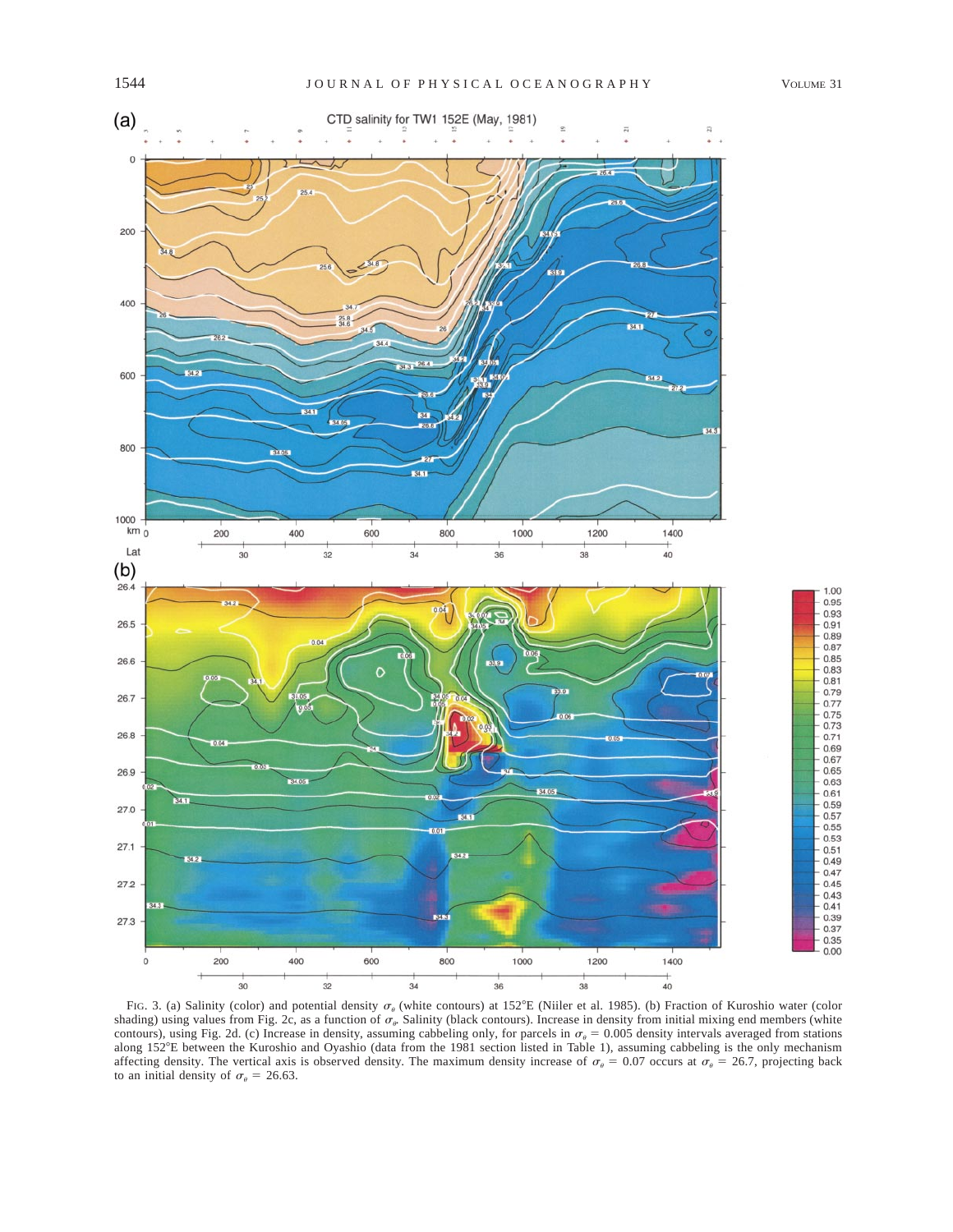

FIG. 3. (*Continued* )

terfaces. In the MWR, the background profile above the NPIW salinity minimum is salt fingering favorable since mixing of Oyashio and Kuroshio waters always produces warm/saline waters at the surface (since the Kuroshio include waters of much lower density than the Oyashio). Therefore we might expect a  $\gamma_{\text{eff}}$  less than 1.0.

Interleaving between the strongly contrasting Oyashio and Kuroshio waters occurs throughout the MWR (e.g., Fig. 2a) and is especially pronounced in mesoscale features such as the commonly occuring warm core ring near Honshu (Talley et al. 1995). Density ratios in the MWR indicate that double diffusion can be active as a result of this interleaving (Fig. 4 for all stations shown in Fig. 1). Gaussian smoothing with halfwidths of 5, 15, and 25 dbar were applied to the profiles before vertical differencing. The heaviest smoothing (used in Fig. 4) is most useful for determining regions robustly dominated by double diffusion, while the lightest smoothing reveals the full range of density ratios. Density ratios between 1 and 2, hence favorable for salt fingering (Fig. 4a), are generally found above the NPIW salinity minimum core, with a major concentration along a curve stretching from the average subtropical toward the average subpolar profile from  $\sigma_{\theta} = 26.4$  to 26.55. Active diffusive interfaces, with density ratios from of 0.5 to 1.0, are primarily located below the main NPIW salinity minimum, stretching from the subpolar toward the subtropical source waters from  $\sigma_{\theta} = 26.8$  to 27.1 (Fig. 4b). Therefore double diffusive processes sandwich the actively mixing NPIW and are likely to affect its evolution.



FIG. 4. (a) Density ratios  $R<sub>o</sub>$  between 1.0 and 2.0, indicating active salt fingering for the stations of Fig. 1. Prior to computing  $R_{\rho}$  temerature and salinity were smoothed vertically using a Gaussian of half-width of 25 dbar. This heavy smoothing reveals regions robustly favorable to salt fingering. (b) Density ratios  $R<sub>o</sub>$  between 0.5 and 1.0, indicating an active diffusive regime, for the same stations.

In contrast to the interleaving profiles of the MWR, density ratios in the Oyashio and Kuroshio source waters are mostly out of the range for active double diffusion, presumably because these water masses have been mixing for a long time, thus reducing the potential for double diffusion. That is, most density ratios for the pure Oyashio stations close to Hokkaido (heavy circles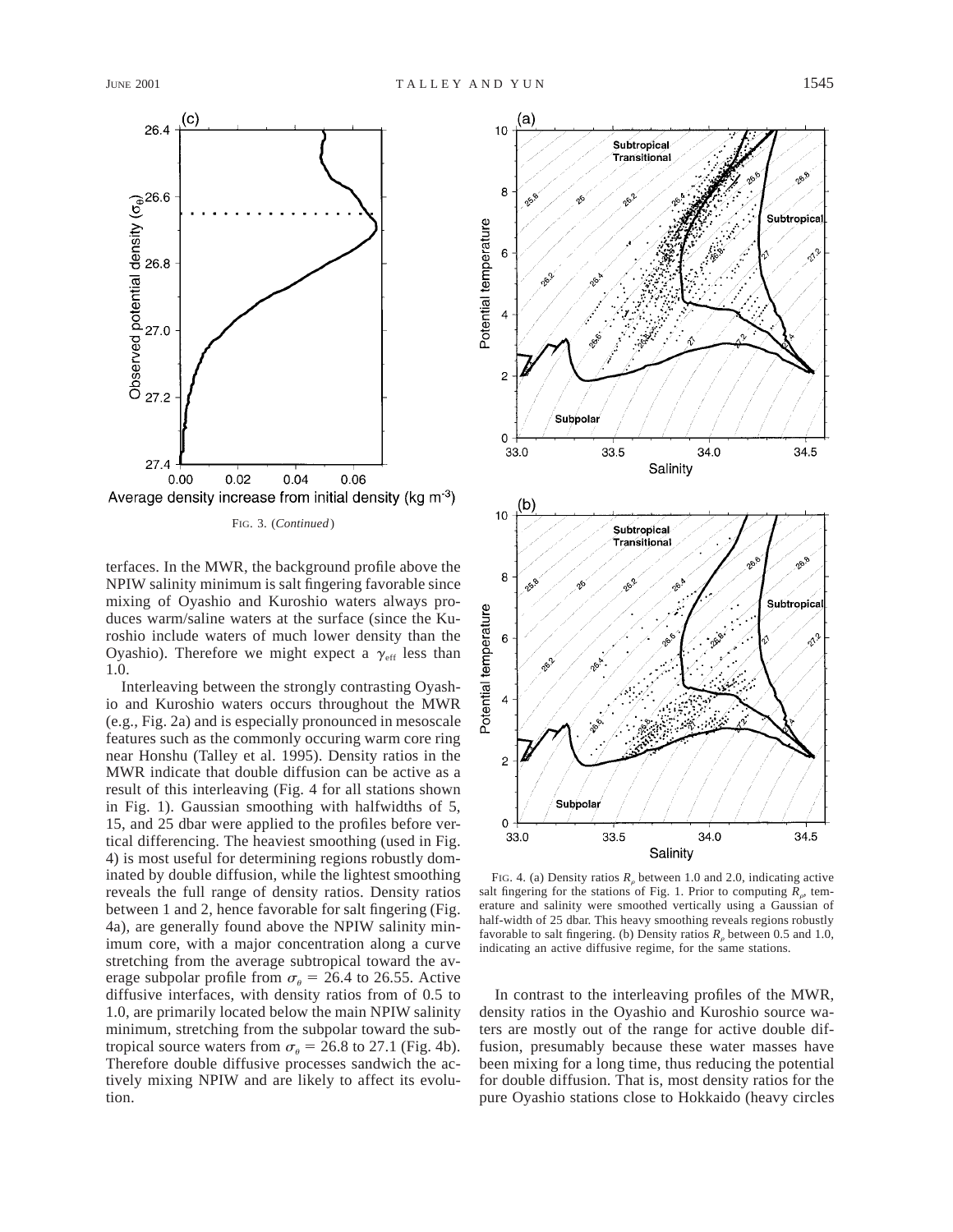

FIG. 5. Potential temperature–salinity profiles from the Oyashio source waters (stations marked with  $\times$ 's in Fig. 1) and from in and south of the Kuroshio (subtropical stations in Fig. 1). Circles mark density ratios between 0.5 and 1.0 (diffusive layering) and squares mark density ratios between 1 and 2 (salt fingering). Very few points in these profiles fit in these regimes compared with the profiles shown below in Fig. 6, indicating that double diffusive processes are weak in the source waters.

in Fig. 1) are less than 0.5 (fresh, cold profiles in Fig. 5), while most density ratios in Kuroshio and other subtropical gyre profiles are mostly greater than 2 above the salinity minimum (saline profiles in Fig. 5).

The most vigorous potential for salt fingering, measured by density ratios less than 1.5 in a layer more than 100 dbar thick, even when subjected to the strongest 51-dbar smoothing, is in the warm core ring (WCR) centered at  $37^{\circ}30'$ N,  $143^{\circ}$ E (large squares in Fig. 1). The CTD profiles for these twelve WCR stations are shown in Fig. 6. The remnant winter mixed layer, at about  $9^{\circ}$ C, is about 500 m thick in the center of the ring. [The mixed layers in these rings are the thickest observed in the North Pacific and are a likely source of thickness for the North Pacific Central Mode Water (Suga et al. 1997; Nakamura 1996), previously referred to by Roden (1977) as the stability gap.] Just beneath the remnant mixed layer in Fig. 6, intrusions of subpolar water are wrapped around and into the ring. [See Talley et al. (1995) for a much more detailed description of this particular ring and for references to many other papers showing similar intrusions in other years in Kuroshio warm core rings.] The center station of the WCR contains nearly pure Oyashio water (profile with the thickest mixed layer and the freshest water at 600–700 m deep and  $\sigma_{\theta} = 27.2$ ). Note that this low salinity layer is also a pycnostad, evidenced by lower stratification between 600 and 700 m (Fig. 6c).

The low density ratio (salt fingering) regime for these

WCR stations covers the whole warm water layer connecting the center of the intrusion and the overlying mixed layer (red dots in Fig. 6), and produces the cluster of low density ratios seen in Fig. 4a. This interfacial layer is of remarkably uniform density over the 12 stations, from  $\sigma_a = 26.43$  to 26.50, and of thickness ranging from a little less than 100 dbar to 280 dbar. Although the density ratio is low, steps like those observed in other salt fingering regions were apparent at only one station (in the center of the ring, with the deepest remnant mixed layer and freshest subpolar intrusion, as in Fig. 6b), so salt and buoyancy fluxes could not be computed using empirical formulas developed for salt fingering steps. The subpolar intrusions are also temperature minima (Fig. 6a). Thus a diffusive regime, with density ratios between 0.5 and 1, occurs at the bottom of the intrusions, so buoyancy fluxes cannot be computed based on salt fingering alone.

The ensemble of potential temperature–salinity profiles from the center of the ring suggests that the salt fingering dominates over diffusive mixing—except for the most extreme station, the mixing intrusions cluster noisily about uniform salinity through a potential temperature gradient (thermocline). These and other profiles when averaged produced the subtropical transitional profile (new NPIW) of Fig. 2, which also has nearly uniform salinity through the NPIW salinity minimum. (In contrast, mixing dominated by a diffusive regime would likely tend toward uniform potential temperature through a salinity gradient or halocline.)

Since the effective flux ratio is unknown, extreme bounds on the density change of the freshest intrusion in the center of the WCR as it mixes to become the new subtropical type of NPIW can be calculated by assuming purely salt fingering and purely diffusive layering. This intrusion is taken to be typical of the initial intrusions of pure Oyashio waters into the MWR and hence typical of the waters that mix to produce the salinity minimum. Ruddick's (1992) effective flux ratios can also be applied to provide a better estimate of the density change. (The fresh intrusions in the warm core ring are embedded in a background of Kuroshio water that has a tendency toward salt fingering, which should therefore cause the effective flux ratio to tend more toward salt fingering.) Salt fingering can occur above the intrusion and diffusive layering below it. The salinity change from the fresh intrusion to the average NPIW salinity is 0.4– 0.5 psu. If mixing were only due to salt fingering, with a flux ratio of 0.6, the maximum possible density increase, from (3) and using  $\beta = 0.8$ , would be  $\sigma_{\theta} =$ 0.13. On the other hand, if the intrusion mixes only through the diffusive interface until it is isothermal with the warmer water in the temperature maximum below, hence a change of  $1^{\circ}$  to 1.5 $^{\circ}$ C, then the density decrease would be  $\sigma_{\theta} = -0.13$  to  $-0.16$  from (4), using  $\alpha =$ 0.15. Ruddick (1992) observed an effective flux ratio of 0.9 for the meddy's salt fingering side; if this is applied to the fresh MWR intrusion, then the density in-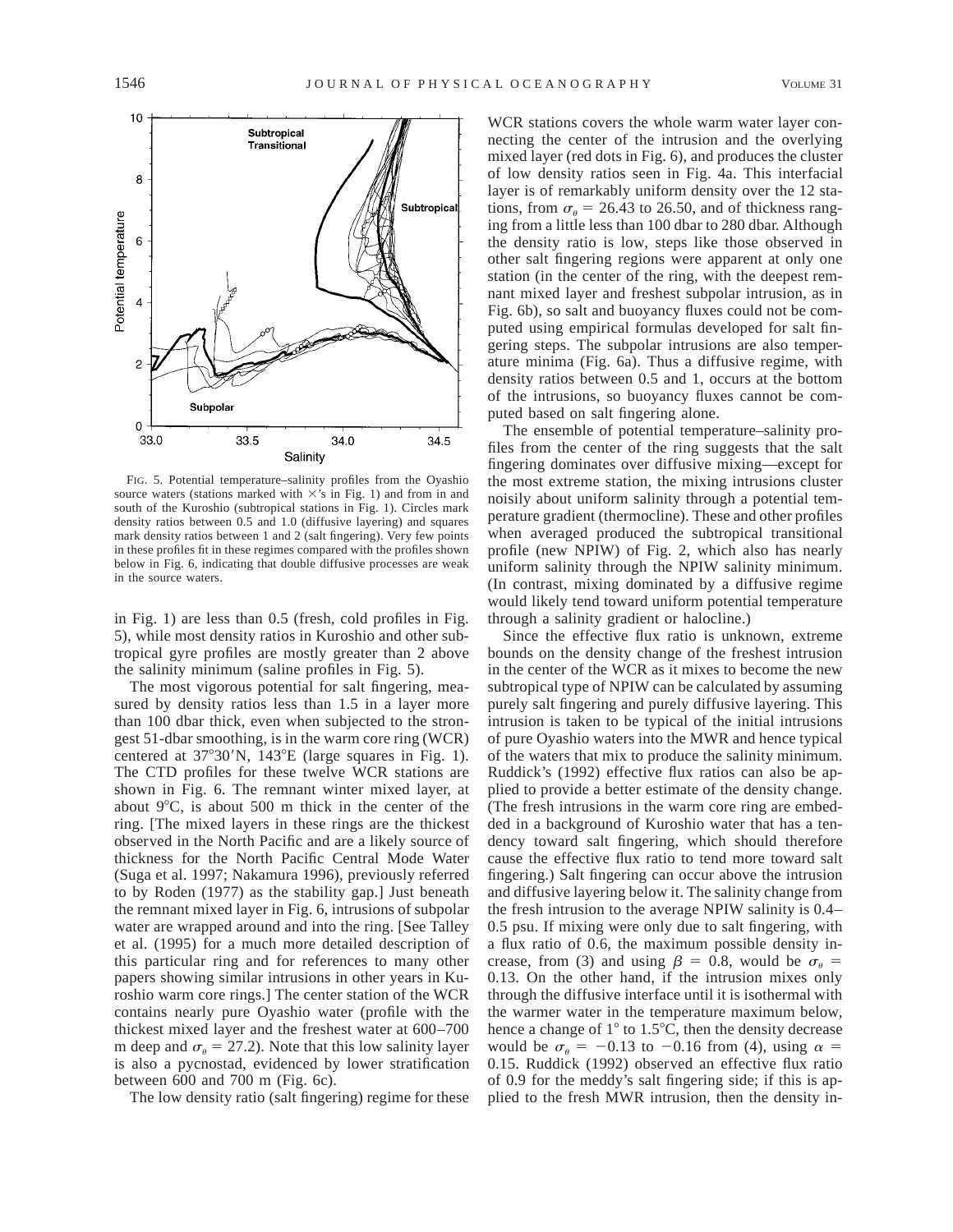

FIG. 6. Profiles from CTD stations in the warm core ring north of the Kuroshio in April 1989 (Fig. 1), showing intrusive layering between low salinity subpolar water wrapped around and into the ring and high salinity warm core ring water from the Kuroshio. Density ratios between 1 and 2 (salt fingering) are indicated with red. Density ratios between 0.5 and 1 (diffusive regime) are indicated with blue. [CTD profiles are displayed with a Gaussian smoothing of 10-dbar half-width. Density ratios and Turner angles were calculated with a larger smoothing of 25 dbar half-width to highlight the major double diffusive features and deemphasize the fine structure.] (a) Potential temperature–salinity, (b) salinity, and (c) potential density  $\sigma_{\theta}$  as a function of pressure for the same stations. (d) Turner angle Tu (Ruddick 1983) as a function of potential density  $\sigma_{\theta}$  for Tu between 72 and 90: active salt fingering, Tu between 45 and 72, weak salt fingering, Tu between  $-45$  and 45: stable to double diffusion, Tu between  $-45$  and  $-72$ : weak diffusive regime, and Tu between  $-72$  and  $-90$ : strong diffusive regime.

crease as the fresh intrusion mixes to become new NPIW would be 0.03  $\sigma_{\alpha}$ .

An effective flux ratio for the mixing in this region can be estimated if it is hypothesized that the subpolar near-surface layer of nearly uniform salinity 33.3 psu and density range  $\sigma_{\theta} = 26.5$  to 26.65 mixes double diffusively to become the NPIW salinity minimum layer of salinity 33.85 psu and density  $\sigma_{\theta} = 26.65 - 26.85$  (the ''subpolar'' and ''subtropical transitional'' curves in Fig. 2). The density change is  $\sigma_{\theta} = 0.15$  and the salinity change is 0.55 psu. The effective flux ratio is

$$
\gamma_{\rm eff} = 1 - \delta \sigma_{\theta} / (\beta \delta S) = 0.66 - 0.80, \tag{5}
$$

where the lower number assumes that the entire density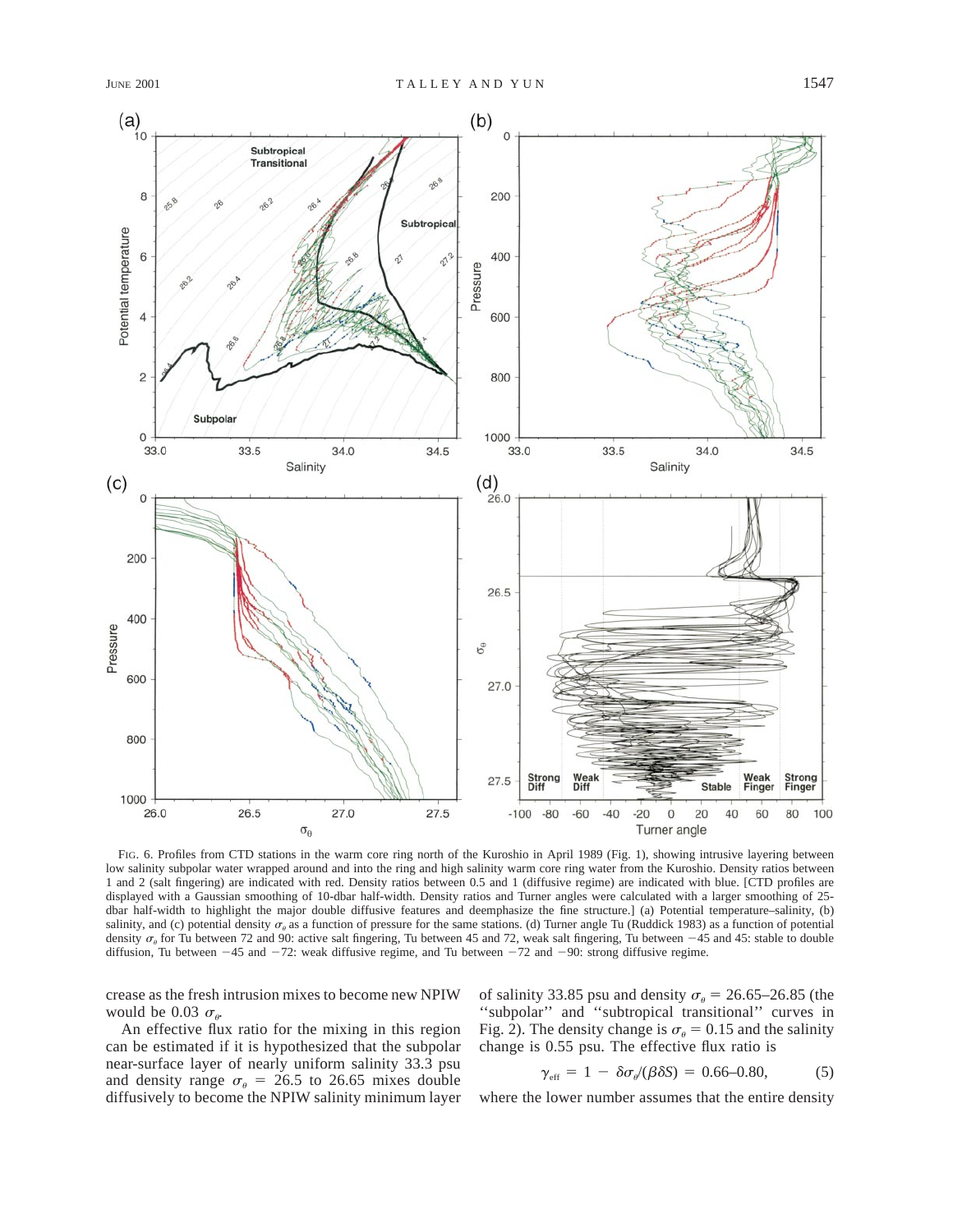change is due to double diffusion, whereas the higher number is calculated by first removing a  $\sigma_{\theta} = 0.06$ density change due to cabbeling, assuming that double diffusion is responsible for a density change of  $\sigma_{\theta} =$ 0.09.

In conclusion, density increases associated with double diffusive mixing of fresh Oyashio intrusions with saline Kuroshio waters in the warm core north of the Kuroshio Extension could contribute to the increase of density of the NPIW salinity minimum above the density of the Oyashio winter surface water, which is the hypothesized source of the NPIW salinity minimum (Talley 1993; Talley et al. 1995). The effect of double diffusive mixing on density could be of the same magnitude as the cabbeling effect.

### **5. Summary**

It was previously hypothesized (Talley 1993; Talley et al. 1995) that the main factor setting the density of the renewed NPIW salinity minimum at  $\sigma_{\theta} = 26.7{\text -}26.8$ in the Mixed Water Region just east of Japan is the winter surface layer density of  $\sigma_{\theta} = 26.6{\text -}26.65$  in the Oyashio region. (The Oyashio properties themselves, including those throughout the depth of the NPIW layer, are set by conditions farther upstream, including ventilation in the Okhotsk Sea.) Densification of the Oyashio surface water as it mixes with more saline Kuroshio water increases the density of the salinity minimum at the top of the NPIW layer. Cabbeling clearly contributes significantly to this densification. It is likely that double diffusion does as well.

The importance of cabbeling is, of course, directly proportional to the difference in temperature and salinity along the isopycnal. The cabbeling effect is large at the sea surface and at  $\sigma_{\theta} = 26.5{\text -}26.7$ , with a maximum at about  $\sigma_{\theta}$  = 26.6, and much weaker at densities greater than  $\sigma_{\theta} = 27.0$ . The maximum density increase due to cabbeling is about  $\sigma_{\theta} = 0.07$  at around  $\sigma_{\theta} = 26.65$ , thus producing a direct connection between Oyashio winter surface water of this density and new NPIW salinity minimum water of density  $\sigma_a = 26.7{\text -}26.8$ .

Double diffusion is likely a major mixing process between the intruding layers of subpolar and subtropical waters as they meet in areas such as the warm core rings of the Mixed Water Region, as demonstrated by the robust, thick regions of density ratios favorable to double diffusion. The near-uniformity of salinity surrounding the salinity minimum in new NPIW (subtropical transitional water) suggests the presence of double diffusion, dominated by salt fingering. The maximum density increase that could result from pure salt fingering acting on an intrusive fresh layer is about  $\sigma_{\theta} = 0.13$ . The diffusive regime below the fresh, cold intrusion could decrease the density by about the same amount. If Ruddick's (1992) effective flux ratio for the salt fingering side of a meddy is appropriate, the density increase during mixing of the intrusion is on the order of  $\sigma_{\theta} = 0.03$ . Lastly, by assuming that the density difference of  $\sigma_{\theta} = 0.15$  between Oyashio winter surface water and the new NPIW salinity minimum is split between  $\sigma_{\theta} = 0.06$  from cabbeling and  $\sigma_{\theta} = 0.09$  from double diffusion, an effective flux ratio of 0.8 is calculated.

The increase in density as Oyashio and saline Kuroshio waters mix, creating the NPIW that is seen in the subtropical gyre, is not the renewal process for NPIW. Rather, renewal occurs through ventilation of the NPIW densities in the subpolar region. However, densification results in convergence of water into the NPIW layer since the density increase is larger for the lower densities for which the Kuroshio/Oyashio property contrast is largest. The Oyashio surface layer, of densities  $\sigma_{\theta}$  = 26.65–26.7, in particular joins the NPIW salinity minimum core layer as its density is increased during mixing. A very rough estimate of the transport of this surface layer into the NPIW layer is obtained by making the reasonable assumption that all NPIW in the density range  $\sigma_{\theta}$  = 26.7 to 26.76 in the Mixed Water Region arises from this Oyashio surface layer. The horizontal transport is calculated using stations north of the Kuroshio from the  $152^{\circ}E$  section of May 1981, as in Talley (1997), obtaining about 0.5 Sv of the total 5.5 Sv in the overall NPIW layer, which extends down to  $\sigma_{\theta} = 27.6$ .

*Acknowledgments.* The scientists who collected the CTD data used here were: M. Fujimura, T. Kono, D. Inagake, M. Hirai, K. Okuda, P. Niiler, and T. Joyce. Y. Nagata made the Japanese data available. JYY was supported for his sabbatical leave by the Korea Naval Academy. LDT was supported by the National Science Foundation's Ocean Sciences Division Grant OCE92-03880. Comments from the anonymous reviewers were helpful.

#### **REFERENCES**

- Fofonoff, N. P., 1956: Some properties of sea water influencing the formation of Antarctic bottom water. *Deep-Sea Res.,* **4,** 32–35. 1995: Dynamical effects of cabbeling on thermocline structure
- (in Russian). *Okeanologia,* **35,** 824–832.
- ——, 1998: Nonlinear limits to ocean thermal structure. *J. Mar. Res.,* **56,** 793–811.
- Foster, T. D., 1972: An analysis of the cabbeling instability in sea water. *J. Phys. Oceanogr.,* **2,** 294–301.
- Hasunuma, K., 1978: Formation of the intermediate salinity minimum in the northwestern Pacific Ocean. *Bull. Ocean Res. Inst. Univ. Tokyo,* **9,** 1–47.
- Joyce, T. M., 1977: A note on the lateral mixing of water masses. *J. Phys. Oceanogr.,* **7,** 626–629.
- ——, 1987: Hydrographic sections across the Kuroshio Extension at 1658E and 1758W. *Deep-Sea Res.,* **34,** 1331–1352.
- Martineau, D. P., 1953: The influence of the current systems and lateral mixing upon Antarctic Intermediate Water in the South Atlantic. Woods Hole Oceanographic Institute Ref. 53–72, 12 pp
- McDougall, T., 1984: The relative roles of diapycnal and isopycnal mixing on subsurface water mass conversion. *J. Phys. Oceanogr.,* **14,** 1577–1589.
- Nakamura, H., 1996: A pycnostad on the bottom of the ventilated portion in the central subtropical North Pacific: Its distribution and formation. *J. Oceanogr.,* **52,** 171–188.